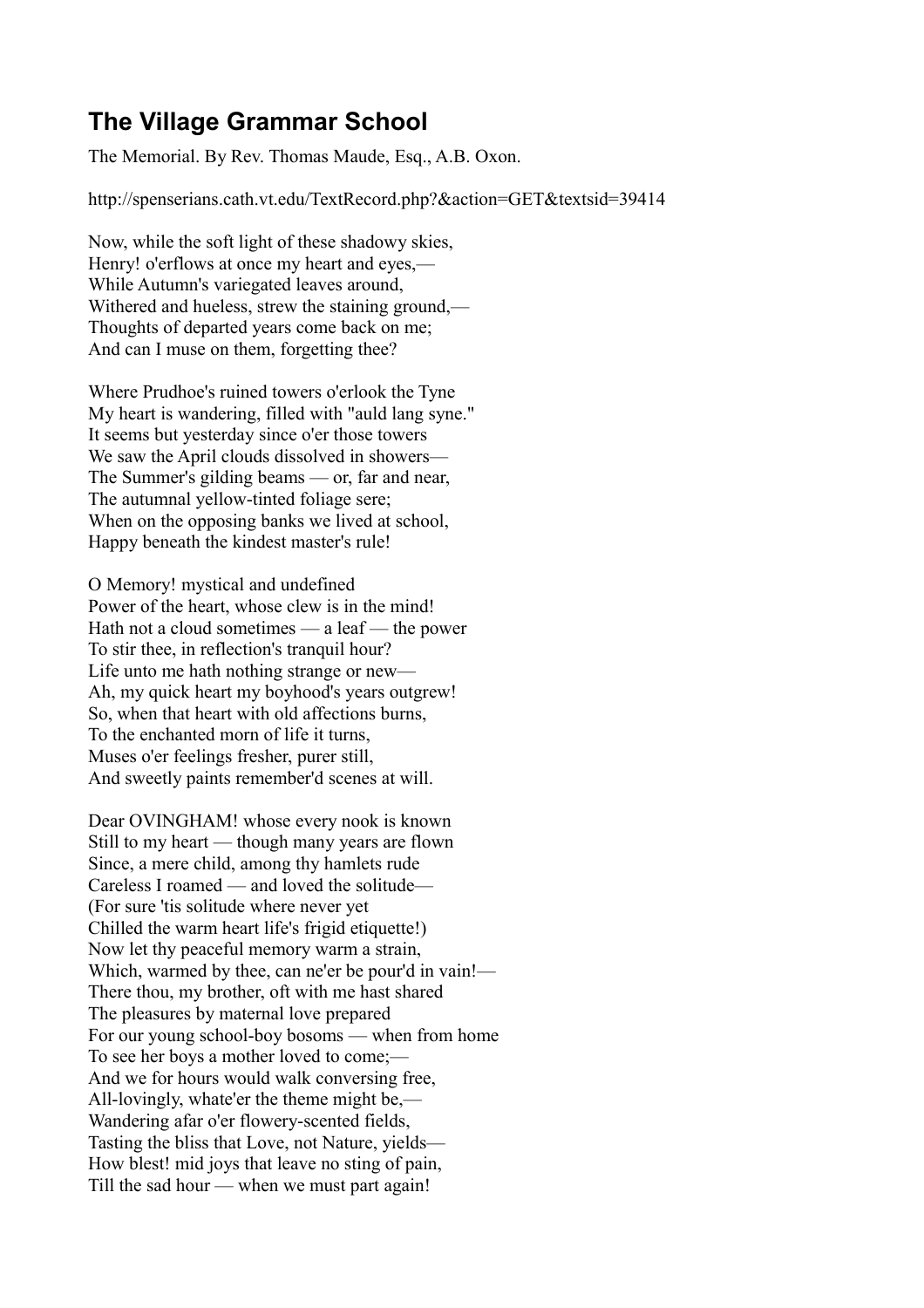Ye who would blush a mother's love to own! Smile at a bard who boldly makes it known. I write no false feign'd sentiments, to gain Worthless applause from worldly-minded men. This page is the pure mirror of a breast, With childhood's memories feelingly imprest: Throw it, then, by — or pass it o'er in haste— Ye! in whose polish'd hearts it breeds distaste: Perhaps your jeers at me are not so true As is the pity which I feel for you.

But lo! what smiling groups! — In colours bright They come, to celebrate the nuptial rite. What happy faces! — Lasses gaily drest, Ploughmen, in coarse apparel, yet their best,— They come! — and see, in bridal vesture there, A modest maiden, ruddy, yet how fair! Downcast her eyes — a village beauty!— Oft In the hay-season has she sung aloft On the sweet-breathing stack, with fork in hand, Darting the smiles which none can all withstand:— And, when the day declined, how many wove Chaplets of wild-flowers for their queen of love! But one dear youth from all the rest she chose, Even him, on whom herself she now bestows.— Ah, happy pair! (whom equal love and truth Unite in the delicious Spring of youth)— Happier than some, more splendidly endow'd With all that makes the feeble heart so proud, Yet wanting that which only can inspire The wedded breast with rapture's genuine fire,— Some — the mere slaves of wealth, of lust, or power, Who like the name, the person, or the dower,— Who become fashionably groom and bride, And call it marriage when the knot is tied!

Another scene loved Memory pictures now— When round the gossip each, with thoughtful brow, Would sit and listen, while, enthroned beside The kitchen's cheerful hearth, in honest pride, She'd tell the wonders of her vagrant life, With changing scenes and strange adventures rife. Poor Nanny! where art thou? — Though oft thine eye Have glanced on me (who loved thy histories) While I have turned thy pedlar-goods for sale, Or hung entranced on every wond'rous tale, (Which fostered in my bosom's depth, perchance, The germs of poetry and young romance) Yet, should I meet thee now, thou could'st not know Him who admired and loved thy marvels so; No, thou would'st pass — or, if required to trace, Could'st recognise no feature in my face,—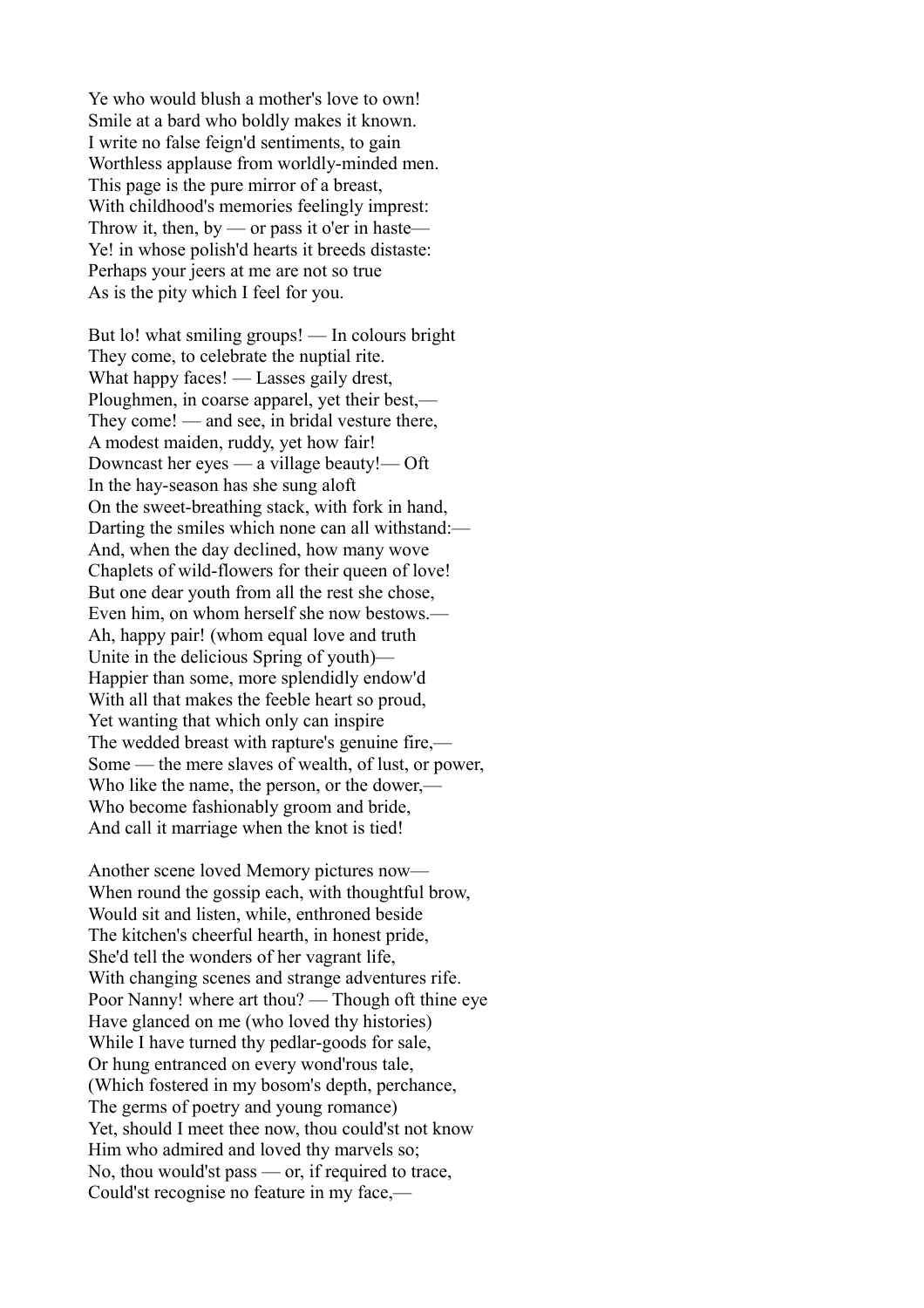For I'm all changed, ah! many years are past, Since, O thou wandering one thou saw'st me last.— But I remember thee — thy sun-burnt cheek— Thine eyes, through which the native fire would break— Thy form — thy staff, whereof thou lovedst to tell, How for long, long years it had served thee well!

In scenes secluded from all great events, The mind is struck with simplest incidents. The pedlar's cart, with all his wares of trade On the green sward in shining pomp display'd— The mountebank — the conj'ror, whose profound Looks and sly tricks diffuse the marvel round— The strolling troop, whose histrionic art Wins vulgar praise, and strikes th' untutored heart— The gypsey wanderers, who awhile remain Encamped within the hawthorn-scented lane— These all, with picturesque effect, combine To charm the fancy — one at least like mine.

But hark! that joyous shout! Methinks I hear The cry of gladness — yes, it fills my ear— When from the prison school-room all rush out, Wild with delight — a noisy, laughing rout! A holiday! — The tasks were just begun, Bright through the window shone the mocking sun, When with the master's Sunday's coat his dame, Bustling and smiling, to the school-room came, And called him thence! A gentle stranger's come, To take his little prattling urchin home; And the young smiler, ere he rides away, Begs his papa to ask a holiday 'Tis asked — 'tis granted! With reluctance feign'd The double favour is in form obtain'd; But the good master chuckles while he grants, Well-pleased to tend his orchard-trees and plants. What gladdening tidings! — Oh, the joy within Twenty young hearts, and ah! the deafening din! Quickly the Latin books are thrown aside, The hats snatched up; and, like a flooding tide, Out rush the merry hearts, o'erjoyed to be, Thus early in the fragrant morning, free! Away they scamper; they've a feeling now Of liberty, enlightening every brow; Away they scamper, full of sport, away— With careless minds, intent on various play: Huzza! — a long and sunny holiday!

Now, when the first wild transport of delight Subsides, they congregate with faces bright, Loud clamorous tongues, and speaking sparkling eyes, And sports and games — how innocent! — devise.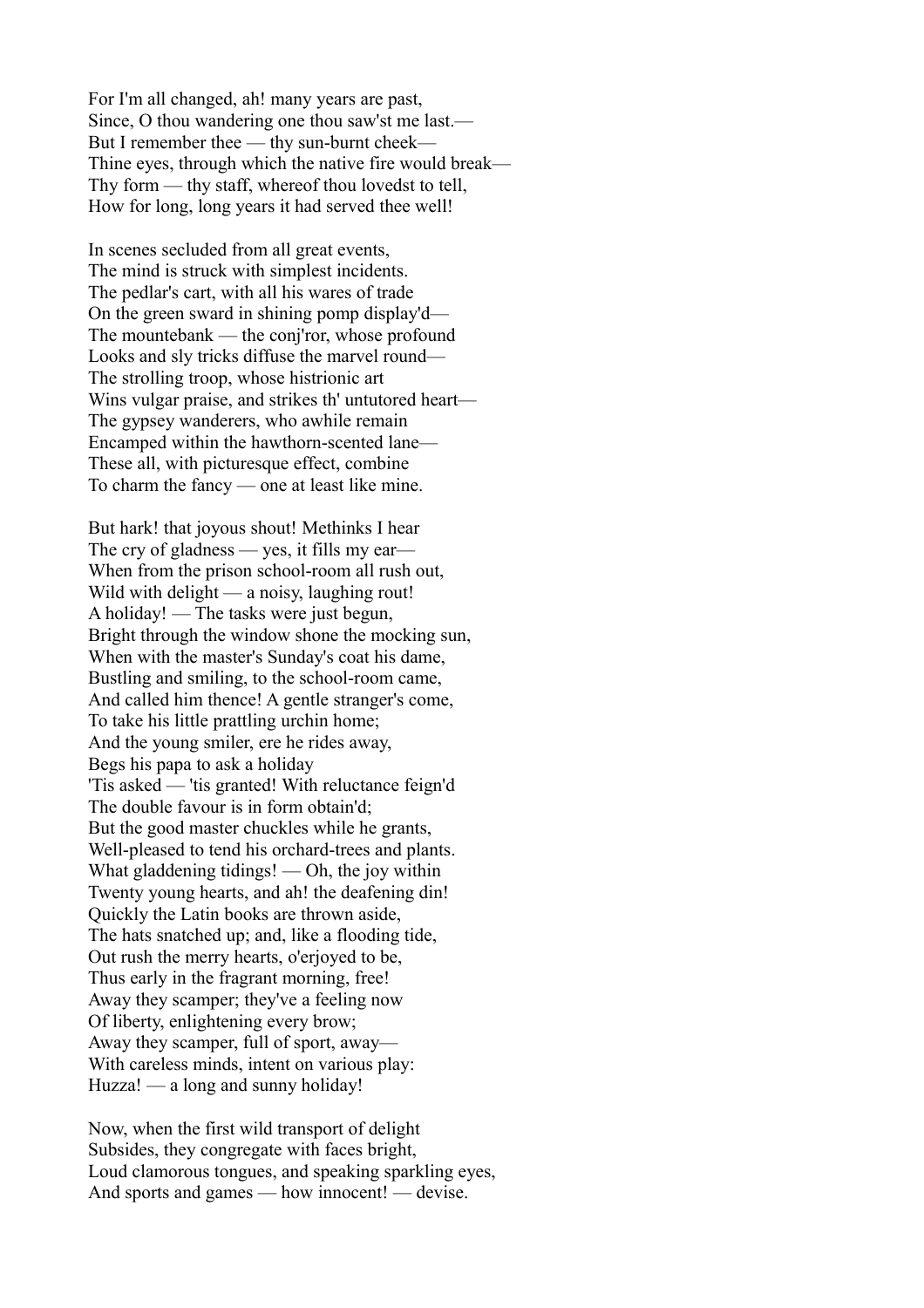Ah! how unlike the headlong passions strong, Which hurry man's maturer heart along,— Passions, in evil pleasures seeking vent, Intenser — but how much less innocent!— Alas! to these, ere few brief years be flown, Will all their fiery tyranny be known! But hence, O hence, anticipations vain; Age! view their frolics — and be young again.

Some o'er the chalky flags the marble, shoot; Some buy sweet spice, or sweeter summer fruit; Some the projected racing-match decide; Some strut on stilts with ill-dissembled pride; Some play the truant, wandering far and wide, Exploring, fearful of each distant sound, The simple wonders of the country round; Some tend their little gardens; some (and thee 'Mongst these, my brother, Fancy still can see) Some watch their nibbling rabbits feeding near, Or hold the sparrow-hawk in pleasing fear; While Nature smiles around, and every boy Feels in his bounding heart the pulse of joy!

"Eheu fugaces" — Horace sang of old— And, Henry! while my artless rhymes unfold Boyhood's dear pleasures, unforgotten still, While all their charms revived thy bosom fill, Doth not thy feeling heart at once incline To sympathize with Horace' strain and mine?— Yes, brother, we have tasted joys like these, With undistracted minds and hearts at ease; And half their memory's blessedness to me Is that those early joys were shared with thee. Ay, we have climbed the tree, the marble shot, Run the swift race, explored the rural spot, Gathered sweet wood-nuts from the hazel bough, Dammed the bright-flowing burn (which flows on now) Shot coral berries through the hollow reed, Drawn the strong bow, impowered to wound indeed,— Ay, we have mingled in each joyous play, Each pastime loved, through many a holiday,— Or talked of home — sweet home! — alone, apart— Still, still together: — we were one in heart.

But, if those pleasures we can ne'er forget, Oh there were others purer, dearer yet When, mid our tasks, when now the morn was new, We heard that John was come — with ponies too, And a delighting letter, winged with joys, From a kind father to his absent boys!— Then, with the smiling sympathizing groom, (Whose very aspect breathed of happy home)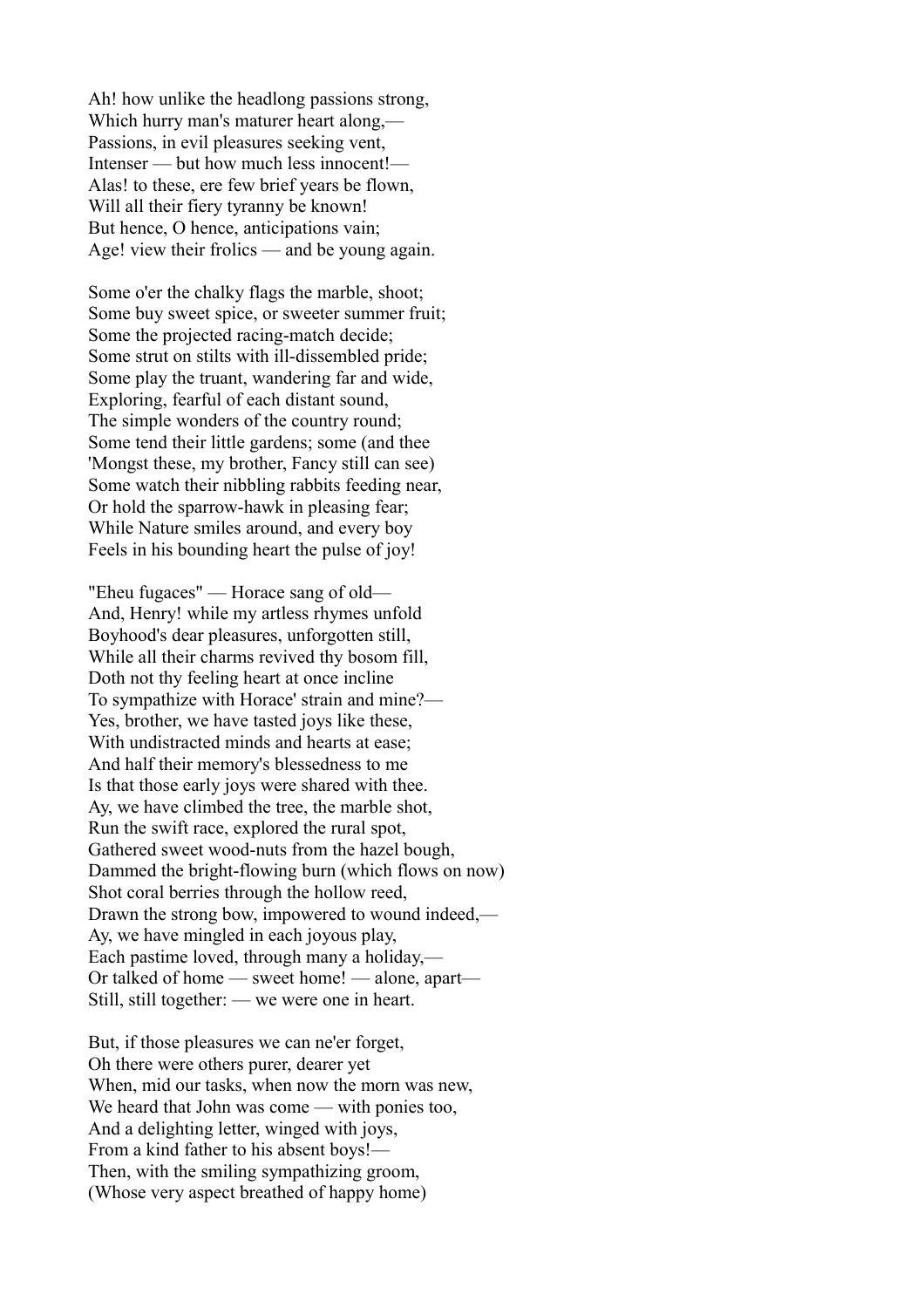How we would trot all merrily along, Our hearts and voices leaping into song;— Anticipating, with a warmth of heart Which few maturer raptures can impart, The dear enjoyments of that home endeared, Which hope's elysian Paradise appeared.

Since those long-fled, but ne'er forgotten, hours, Kind Heaven hath strewn our path with varied flowers;  $Yet$  — oh my brother! — we have felt since then The breath of passions which belong to men. Pleasure has lured us with her siren tongue; Me hath ambition fired — at least in song: And to young Love we've poured the heart in sighs, And felt the glow of indignation rise. Ay, indignation! Who can play a part In life, nor feel it struggling in his heart?— Who can see felon gamesters wear the smile Of kindly intercourse, and rob the while,— Who can see ninety of an hundred trained Time-serving deacons perjured when ordained, Who can see fathers prostitute for gold Their unresisting girls, in wedlock sold, Bartering all bliss for loveless splendour's lot,— Nor feel indignant? — I, for one, can not!— Yet some there are, a brazen-visaged crew, Who ne'er the glow of indignation knew; Who have no choice 'twixt good and evil fame, Who boast of folly, and are proud of shame. With such the Muse no kindred impulse knows— Foes to true feeling, to herself they're foes!— To other hearts my verse would make appeal, Ingenuous hearts alone, that warmly feel!

Something we've gained in bliss since boyhood's day— But careless confidence is worn away. Now we have learned mistrust; for who can see His manhood's noon, and all confiding be? We've witnessed (thanks to Heaven! we have not proved) The faithlessness of hearts too dearly loved; We've witnessed (I have felt) the bitter hate Which in weak bosoms envy can create; We've witnessed kind professions, kindly made, To hearts, when credulous, at once betray'd; We've witnessed fraud in bosoms seeming just;— And thus, in the world's school, we've learned mistrust.

Ah! truth severe! — In this so transient scene, Where, mid joy's sunshine, clouds still intervene, Shall enmity's factitious load oppress The fellow-pilgrims of the wilderness? The chart of life is but a chequered span—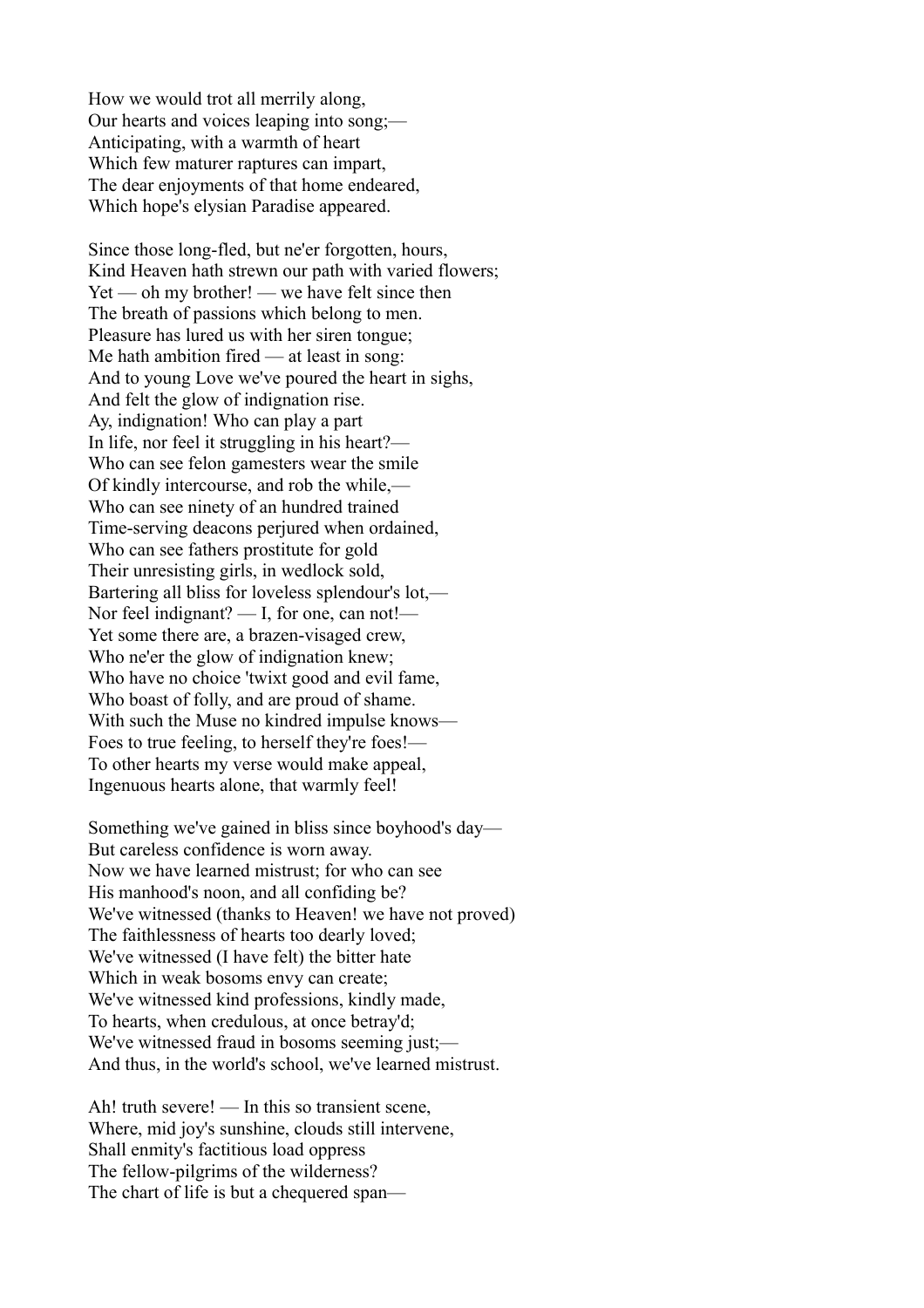And the grave closes every path to man: To Pleasures victim, and to Glory's slave, Yes, there's one goal — illumed by hope — the grave! All reach it soon; but some achieve the race While youth's bright dawn yet lightens o'er the face, And hope is winged! — Woe's me! the funeral cry Strikes my sad heart, while sorrow palls mine eye! Now wherefore should I tune my lyre? for she, Whose kinder ear had loved its melody, Sleeps in the grave — the beautiful, the young— Quenched the bright eye, and silenced the sweet tongue! Oh Eloisa! sainted spirit! — I see Thy narrow bed, and weep, remembering thee! Who would forbid the Muse to mourn thy doom, While heart-wrung tears flow gushing o'er thy tomb?— When last I saw thee, dear departed one! Youth's sparkling life in every feature shone; And o'er thy sylphic form and Grecian face Beamed the mild lustre of attractive grace. Then, in a pensive (yet not joyless) hour, Thee once I likened to a token flower:— I saw thee, fairest! in the flush of youth, And sang — ('twas but a common-place of truth, How cruelly true!) — "thy life is of a day"— And thou art wither'd, like the rose, away!

Ah! thou wert good as lovely! But 'tis o'er— Thy soul shall speak from beauteous dust no more: Thy sweet form lieth beneath the unheeded sod, Cold and corrupted — but thy soul's with God! Henry! forgive — forgive the bursting tear, Which, as I write, bedews an angel's bier! Forgive the grief commingling with my strain— Can the heart ever plead to speak in vain?

Go on thy way! May God himself look down, And with his blessing all your labours crown! And spare your life — long, very long — to prove A spring of happiness to all you love!— So, when few fleeting years have rolled away, Thou may'st the prompting of thy heart obey; So the "glad tidings of great joy" ere long May stream in heavenly mercies from thy tongue!

For me — who hope forgiveness from above For sins unnumbered against heavenly love— Pitying alike the hearts that ne'er relent, And him who sang — "the weak alone repent"— I rather hold, against his erring song, The weak alone are obstinate in wrong. So let this final page speak peace to those Whom Satire made, in earlier youth, my foes,—